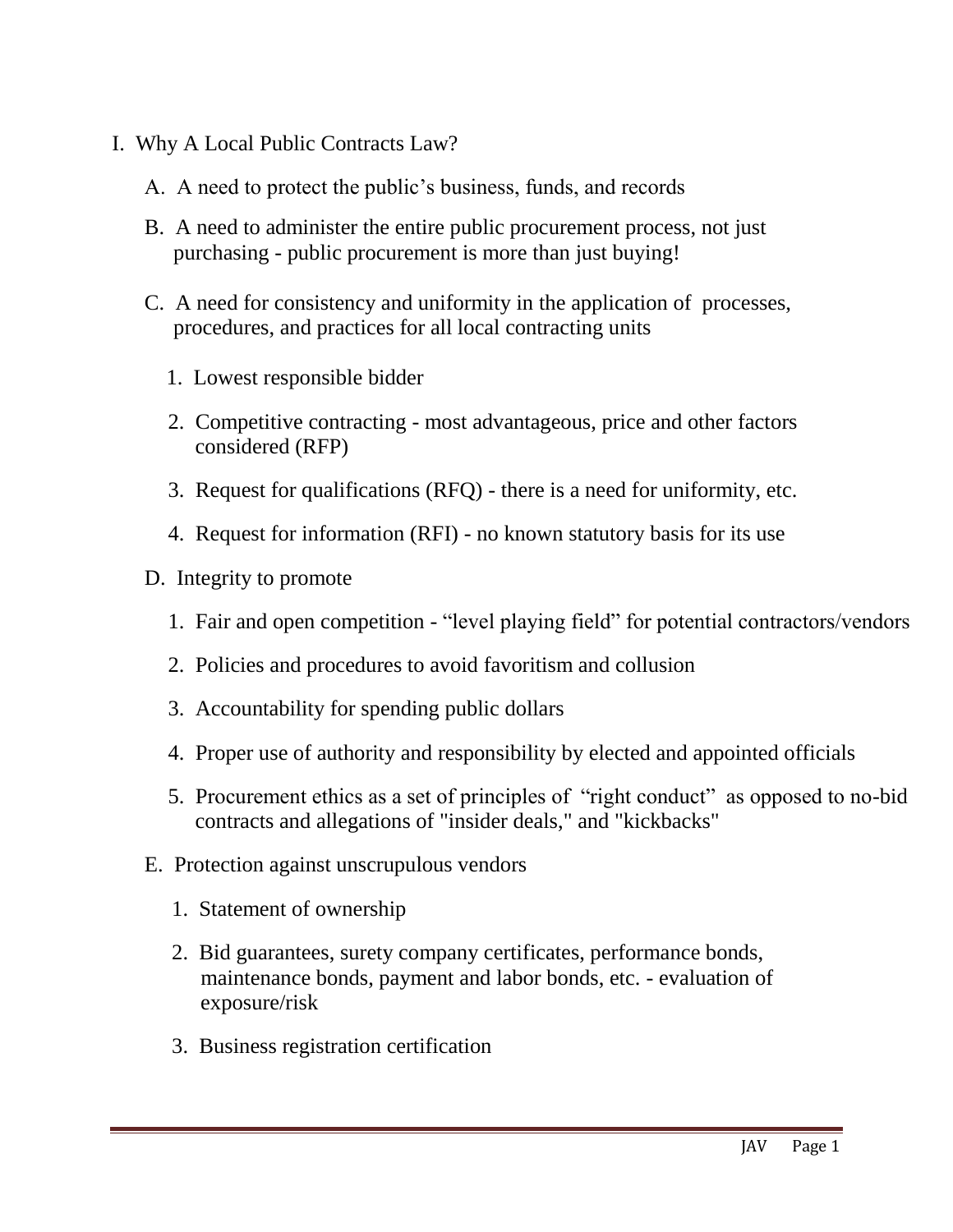- 4. Prevailing wages (\$16,263/\$2,000) and public works contractor registration (PWCR) Act with required active participation in a registered apprenticeship program are key requirements for public works/construction contracts
- 5. Federal Debarment
- 6. Value engineering construction contracts
- 7. Insurance coverages
- F. Achieve policy goals
	- 1. Prompt payment public works/construction
	- 2. Prompt payment goods/services
	- 3. Project labor agreements
	- 4. Pay-to-Play
- G. Achieve social goals
	- 1. Affirmative action requirements
	- 2. Establishment of set-aside programs
- II. Public Procurement Principles
	- A. Bid threshold dictates when to publicly bid or use other statutory procedures
	- B. Aggregation or contracts not to be divided (important) "Aggravation"
		- 1. Goods or services similar in character cannot be divided to avoid bidding
		- 2. All goods or services for completion of work must be in the same contract
	- C. Lowest responsible bidder:
		- 1. Lowest price
		- 2. Responsive met all specifications' criteria
		- 3. Responsible contractor's/vendor's ability to complete contract requirements pertaining to experience, workforce, operating capacity, etc., but financial statements have been repealed from the LPCL under certain situations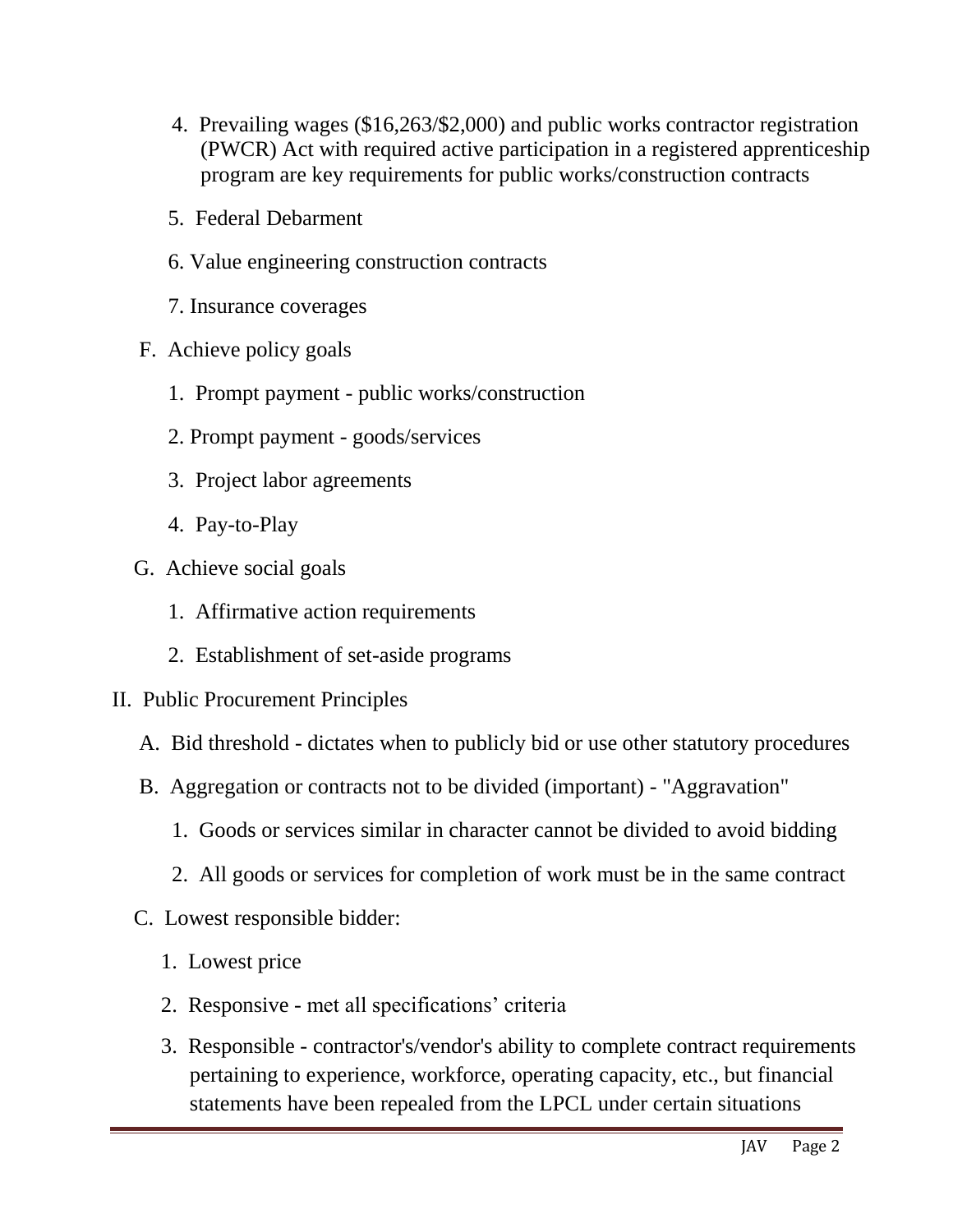- D. The governing body awards all contracts when the contract price is over bid threshold
- E. Procurement is tied to the budget
	- 1. Certificate of availability of funds required from CFO for governing body contract awards, existing law prohibits purposeful and knowing overspending of public funds
	- 2. Encumbrance accounting required for most purchases
	- 3. "Management Decisions" Are they made? Balance the "We have the funds, but do we need to buy it" concept
	- 4. Planning and scheduling procurement needs and inventory control, etc.
	- 5. Authorization of bill payments by CFO
- F. Change orders be very careful
- G. Standardized changed conditions clauses for construction/public works contracts
- H. "Confirming orders" be very, very careful, there is no statutory authorization to use them
- III. What The Law Covers
	- A. Basic process for awarding all contracts (including purchase orders) authority and control is with governing body - must have a formal process, over bid threshold and fair and open contracts can only be awarded by governing body - no delegation, under bid threshold an administrative official can be the purchasing agent if so designated by the governing body
		- 1. Public bidding a formal process of public advertising, receiving bids, and awarding contract
		- 2. Electronic procurement advertising/submission of public bids, competitive contracting (RFP), quotes, reverse auctions, sale of personal property. Law is accompanied with rules
		- 3. Bid exceptions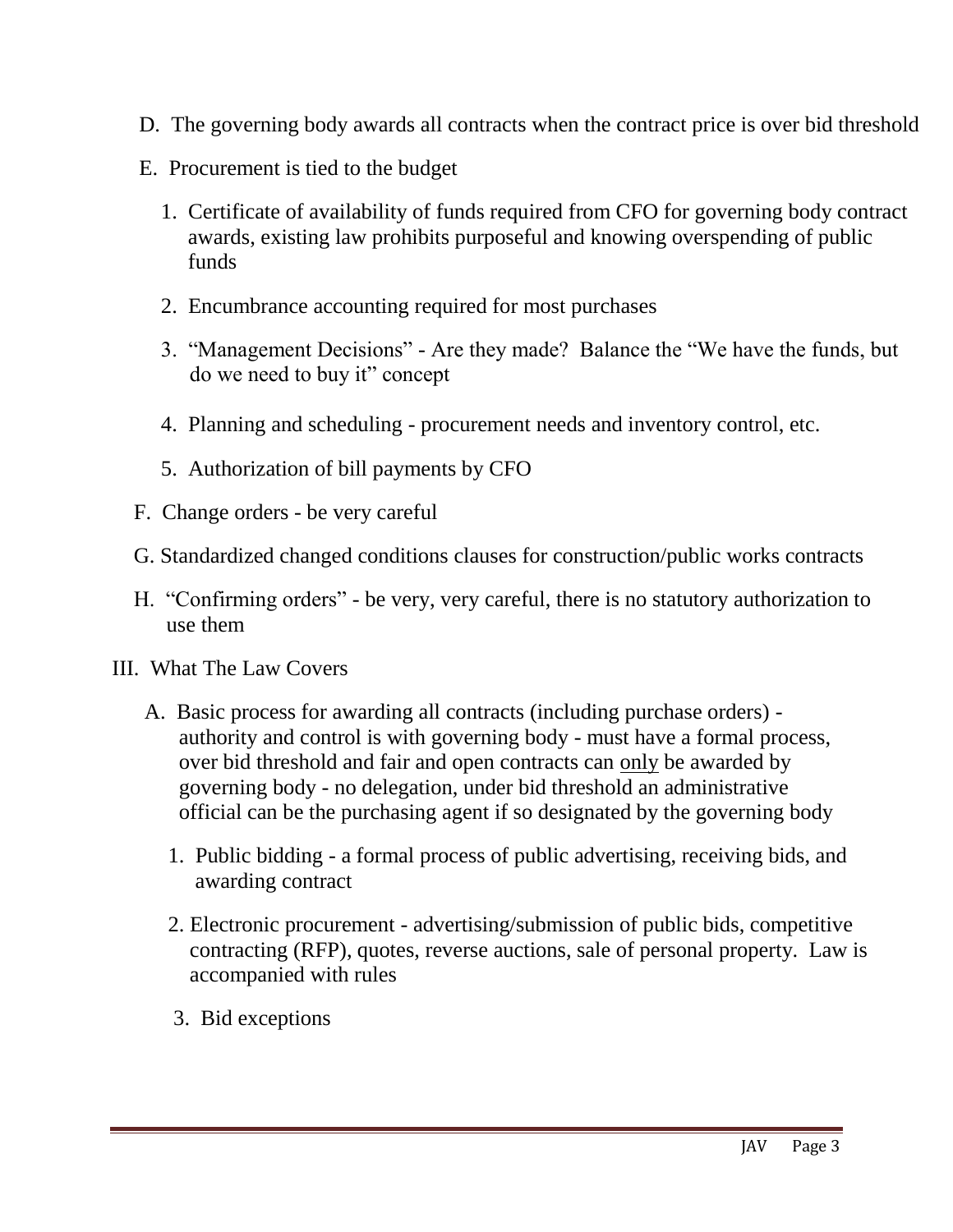- a) Professional services and other exceptions are controlled by Pay-to- Play (P2P) Law - Fair and Open or the Required Disclosure (Non-Fair and Open)
- 4. Other types of competition:
	- a) Extraordinary unspecifiable services requires application of Pay-to-Play
	- b) Competitive contracting for certain services- where the emphasis is not just low price, where qualitative factors can be assessed as part of the selection of vendors
	- c) Cooperatives taking advantage of "nationally" recognized and accepted co-ops or State of New Jersey government contracts or contracts of other municipal or county governments or boards of education - Can only use such contracts in accordance with certain terms and conditions
- 5. Soliciting informal quotations
- 6. For low cost items…local choice, no competition required when less than 15% of your bid threshold, however must use "sound business practices" that reflect current market conditions, quantity and delivery requirements
- 7. Emergencies affects public health, safety or welfare requiring the immediate delivery of goods or performance of services, "Chain of Command" - mandatory regulation
- B. The statutory length of contracts two years is the normal standard, there are exceptions for up to five or seven years and in specific circumstances, up to 20 years or longer, no roll-over contracts, contracts end when they end
- C. Allows governing body to adopt set-aside programs for small, women, minority and veteran businesses
- D. Sale of public (personal property) assets if the estimated fair market value of the property to be sold exceeds 15% of the bid threshold in any one sale shall be sold by sealed bids, or at public sale (auction); Such sales require governing body approval
- E. Concessions- private firm, making a private financial (consideration) gain,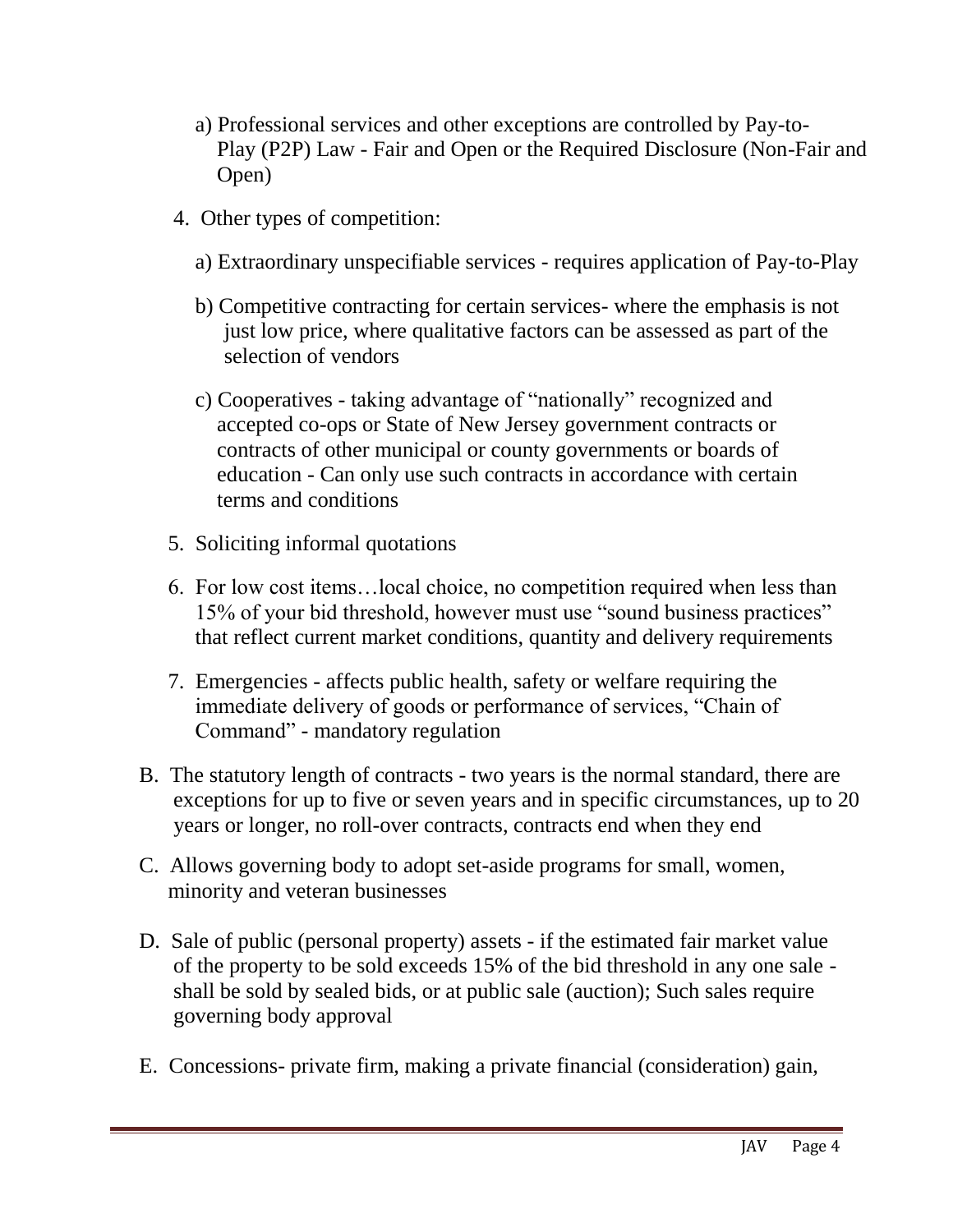from a public situation, threshold based on estimated annual value of fees and payments

- F. "Prior negative experience" Who has the responsibility of documenting contractor/vendor's performance?
- IV. Procurement Oversight
	- A. Contract administration
		- 1. Need a system in place to monitor performance problems
		- 2. Contracts must be properly performed and completed on time and on budget
		- 3. Contract compliance with bid specifications or a request for proposal's scope of services/work (application to both bid and non-bid contracts) is necessary
		- 4. Performance benchmarks need to be established to assist local officials in reviewing contracts and evaluating contractor/vendor requests for bill payments
		- 5. Does a governing body authorize full or partial payments; does it require submission of project "checklists" with each request for payment; does it require its own department heads and professionals (attorney, engineer, architect, etc.) to "validate" the work of "contracted" contractors/vendors?
		- 6. Contactor/vendor exit review (in-house v. out-sourcing) should be used (Financial Audits - Corrective Action Plans)
	- B. Sample questions that can guide internal controls
		- 1. Who is in charge of the procurement operation? What is his/her authority? What about accountability and responsibility? (P.A. v. QPA)
			- a) Spending by "advisory" local agencies must have statutory authorization
		- 2. Has the governing body addressed procurement procedures through the formal adoption of a resolution, ordinance or administrative code depending on type or form of government?
		- 3. What are the basic financial and payment procedures used by the local contracting unit?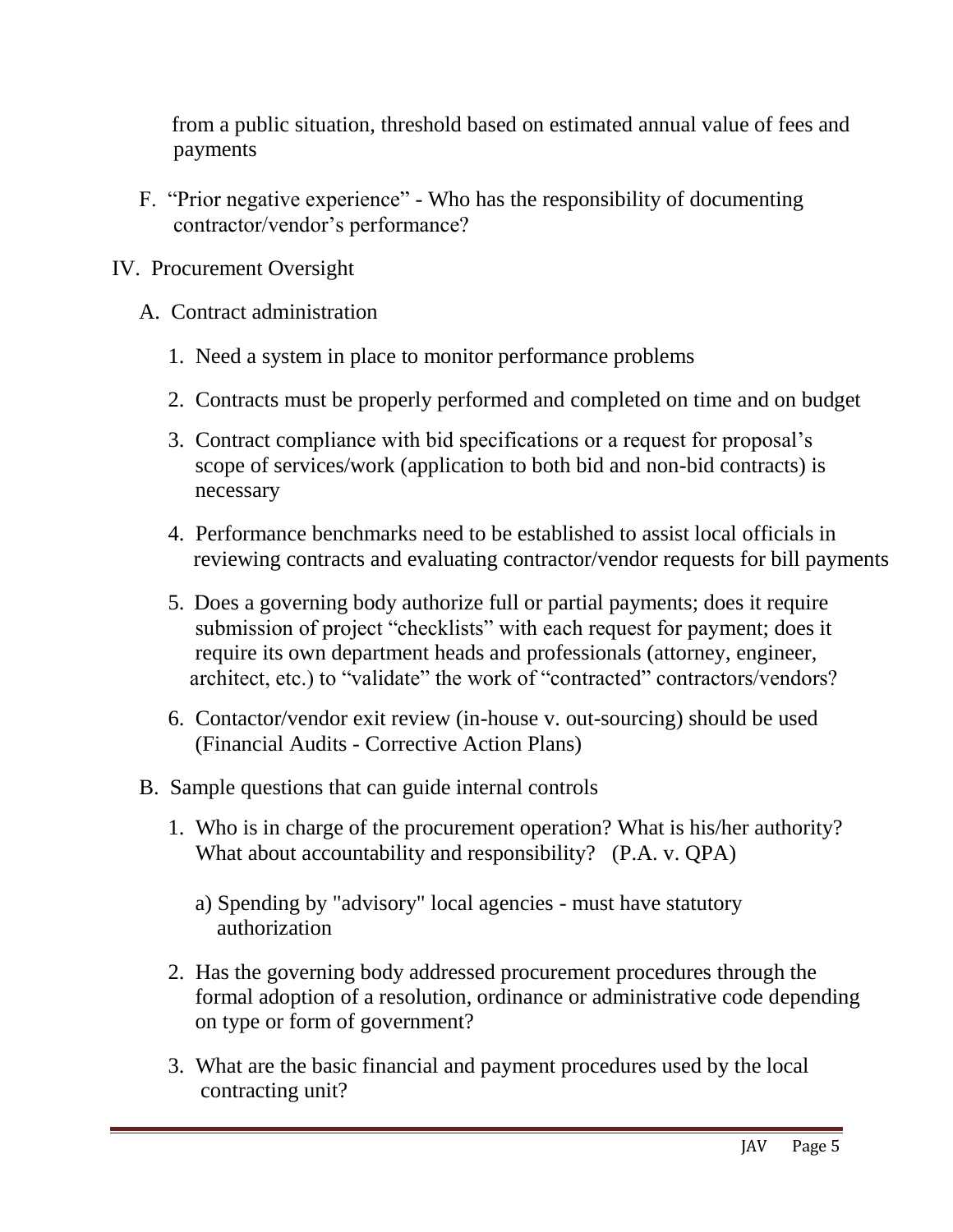- 4. What are the procedures for award of contracts over and under the bid threshold?
- 5. Is the governing body ensuring the availability of funds pursuant to a purchase order-encumbrance procedure?
- 6. Are administrative officials carefully reviewing all vouchers/invoices for the correct dollar amounts and descriptions of the purchases before processing payments?
- 7. Are vendors'/contractors' requests for payment being processed and paid in a proper and timely fashion?
- 8. Has the governing body explored the use of procurement cards? (P-cards, purchasing cards) and electronic funds transfers for the acquisition of goods and services?
- C. Selected management tools and procedures that can guide internal controls
	- 1. Procurement procedures and vendor manuals
	- 2. Computer generated reports for "tracking" contract progress and payments (year to date)
	- 3. Completion of a receiving report
	- 4. Submission of a properly and fully executed invoice/voucher not packing slips
	- 5. Preparation for and conduct of a fixed asset inventory of personal property When was your last one?
	- 6. Monitoring contract performance
	- 7. Preparation of a written contract- contract provisions holding contractor/vendor accountable is a must
- V. What Can You Do?
	- A. Contact the Division of Local Government Services for guidance, but your own attorney provides you with legal advice
	- B. Division web site: www.nj.gov/dca/divisions/dlgs